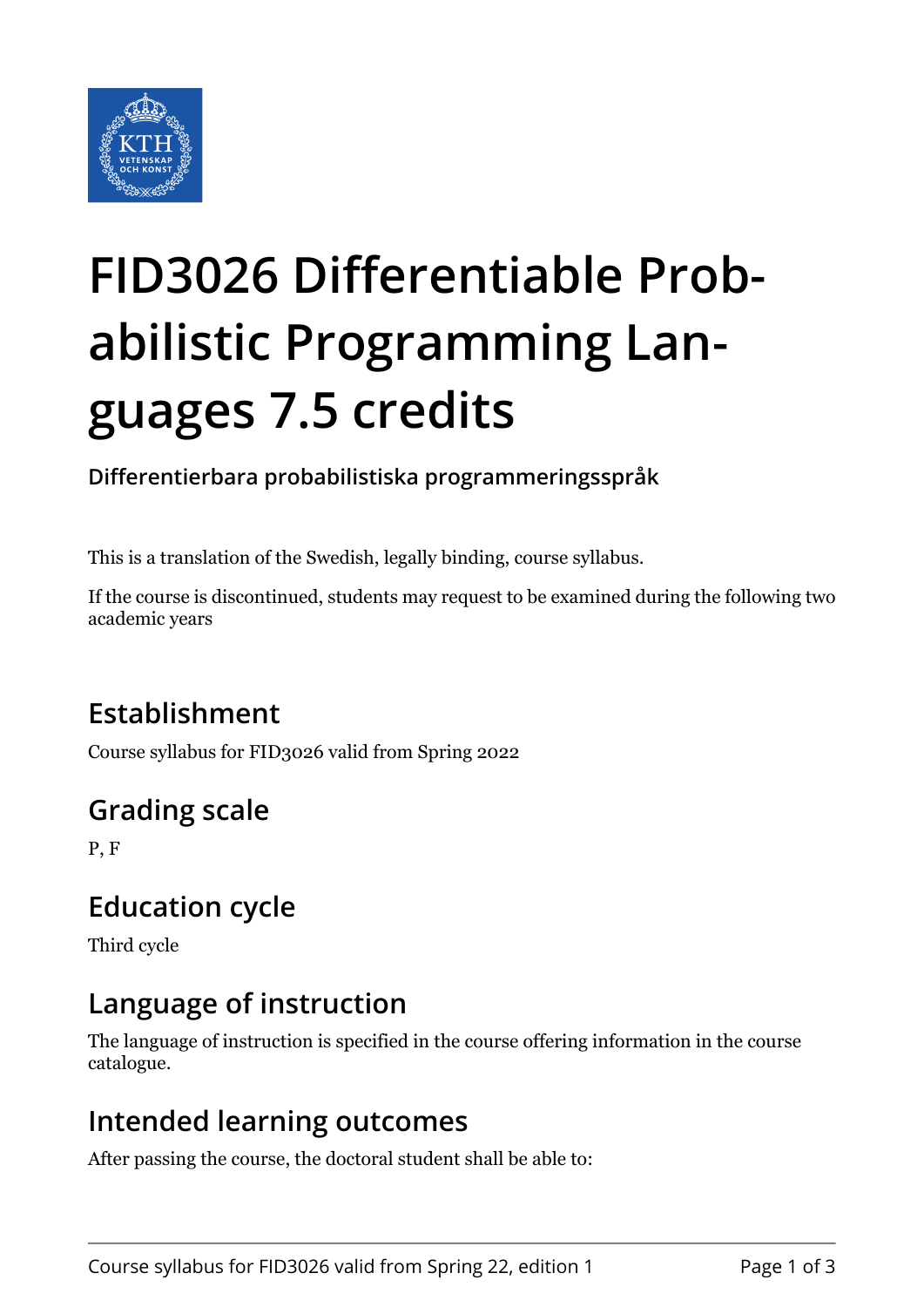- design and implement a simple probabilistic programming language using shallow embedding
- analyze and evaluate various Bayesian inference methods
- implement and analyze various methods for automatic differentiation
- analyze and explain semantics for differentiable and probabilistic programming languages
- model, apply, and reflect on differentiable or probabilistic programming techniques in various application domains, including domains within the UN Sustainable Development Goals

#### **Course contents**

The course covers different methods, algorithms, semantics, mathematical concepts, and applications within differentiable probabilistic programming. This includes frequentist vs. Bayesian statistics, Bayes' rule, conjugate priors, Markov chain Monte Carlo, Sequential Monte Carlo, Importance Sampling, Variational Inference, Automatic Differentiation (forward and backward accumulation modes), tools and languages for probabilistic and differentiable programming, probabilistic models and applications of differentiable and probabilistic programming (such as Latent Dirichlet Allocation, Equation-based Object-Oriented Modeling, and Neural Networks), and example areas related to UN's sustainable development goals.

### **Specific prerequisites**

Enrolled as PhD student.

#### **Examination**

• EXA1 - Examination, 7.5 credits, grading scale: P, F

Based on recommendation from KTH's coordinator for disabilities, the examiner will decide how to adapt an examination for students with documented disability.

The examiner may apply another examination format when re-examining individual students.

The course is examined using individual hand-in assignments, seminars, individual presentations, a written report, and peer-reviewing tasks.

#### **Other requirements for final grade**

To pass the course, the student must receive a passing grade on all hand-in assignments, on the written report, on peer-reviewing tasks, and on individual presentations. The student must also actively participated in all seminars and lectures. If students cannot attend some seminars or lectures, they need to do complementary work as compensation.